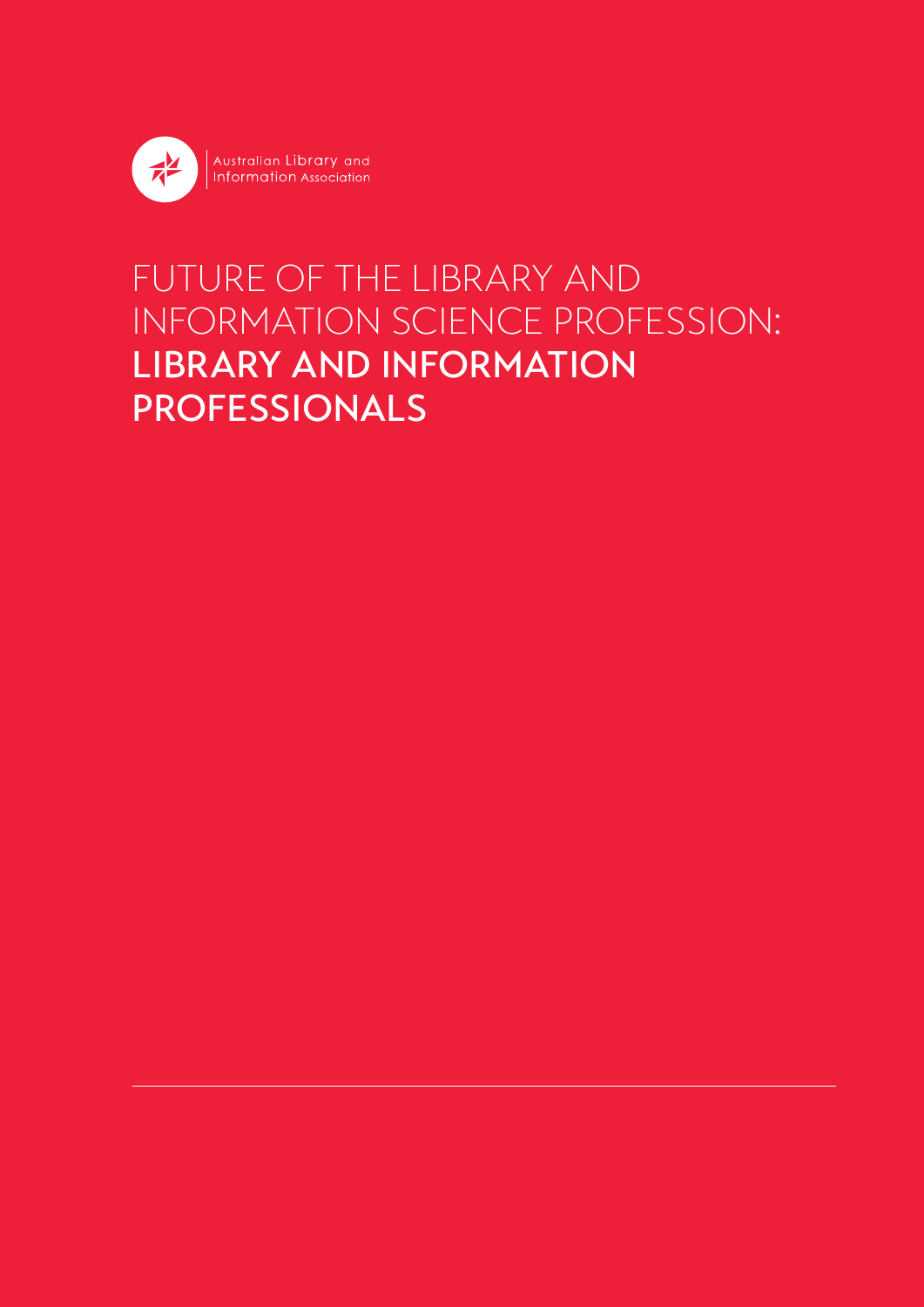© 2014 Australian Library and Information Association *Future of the Library and Information Science Profession: Library and Information Professionals* Canberra ACT, Australian Library and Information Association, April 2014 www.alia.org.au/futureoftheprofession





Australian Library and<br>Information Association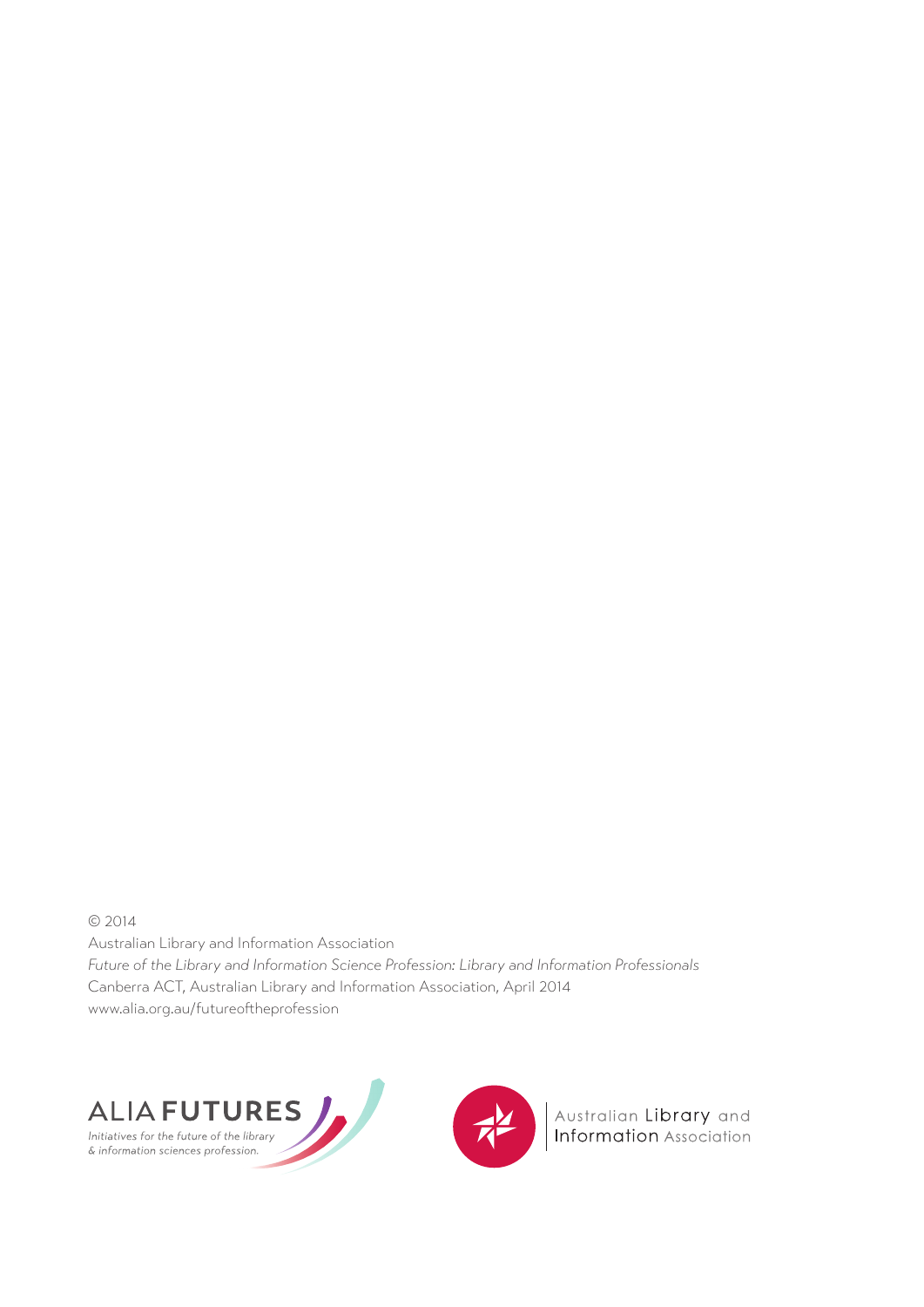# **CONTENTS**

| About the profession    | 02 |
|-------------------------|----|
| Themes                  | 07 |
| Balancing the workforce | 07 |
| Higher paid jobs        | 08 |
| Aiming for the top      | 11 |
| What we call ourselves  | 12 |
| Guardians of privacy    | 15 |
| Technology for all      | 16 |
| Beyond the library      | 19 |
| Ongoing learning        | 20 |
| Future leaders          | 23 |
| Visibility              | 23 |
| Actions arising         | 24 |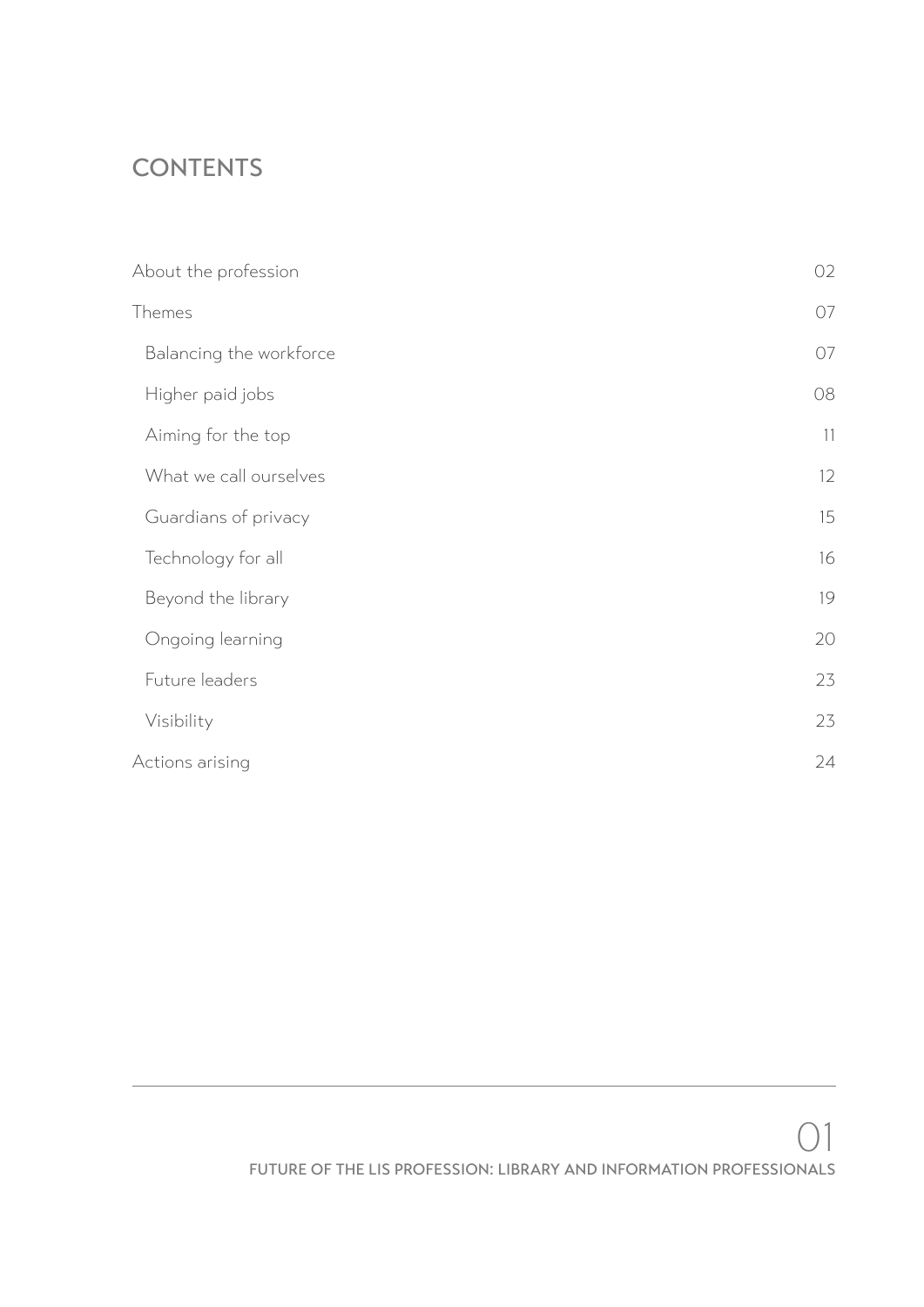# ABOUT THE PROFESSION

Every year, some 800 people graduate from an Australian university or TAFE, with a professional qualification in library and information science. Often it is a second career choice, and this contributes to the diversity of age and experience within the sector. Graduates with a degree or Masters qualification are eligible to become an ALIA Associate member, and those with a VET certificate or diploma, an ALIA Library Technician member.

#### The library and information sector is characterised by a diverse workforce that is successful in:

- Promoting and defending the core values of the library and information profession.
- Understanding and responding to cultural, social, information and learning needs of clients/stakeholders and customers.
- Managing the storage, organisation, access, retrieval, dissemination and preservation of information and enabling free access and use of information.
- Developing, delivering and evaluating information facilities, services, sources and products in response to client needs.
- Envisioning and planning future directions for the library and information sector.
- Advancing library and information science in its adaptability, flexibility and autonomous application to information services.
- Engaging with clients, community and other industries.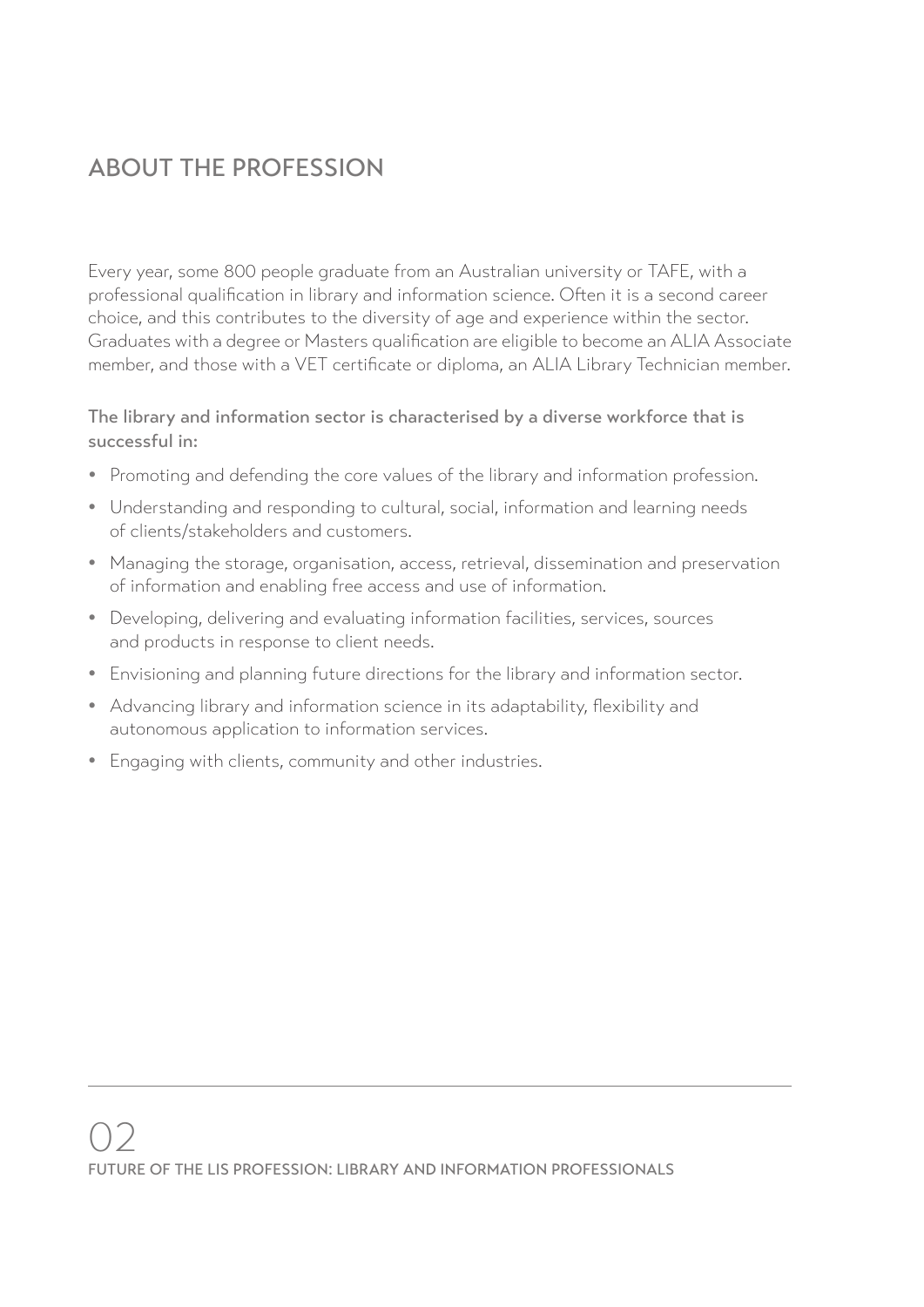Typical tasks of a professional librarian, teacher librarian or information manager may include:

- Managing and resourcing a branch library, a section of a large library, a small special library, or a research program.
- Supervising and leading staff.
- Designing, directing, formulating policy and applying services to meet the information needs of clients.
- Providing expert advice or consultancy services on strategic information management matters.
- Developing strategic plans, preparing budget submissions and briefings for general management.
- Managing major projects, including information technology systems and applications in a resource environment.
- Providing leadership, managerial and commercial skills and judgment.
- Marketing and promoting a library or information management service.
- Providing expert advice or consultancy services.

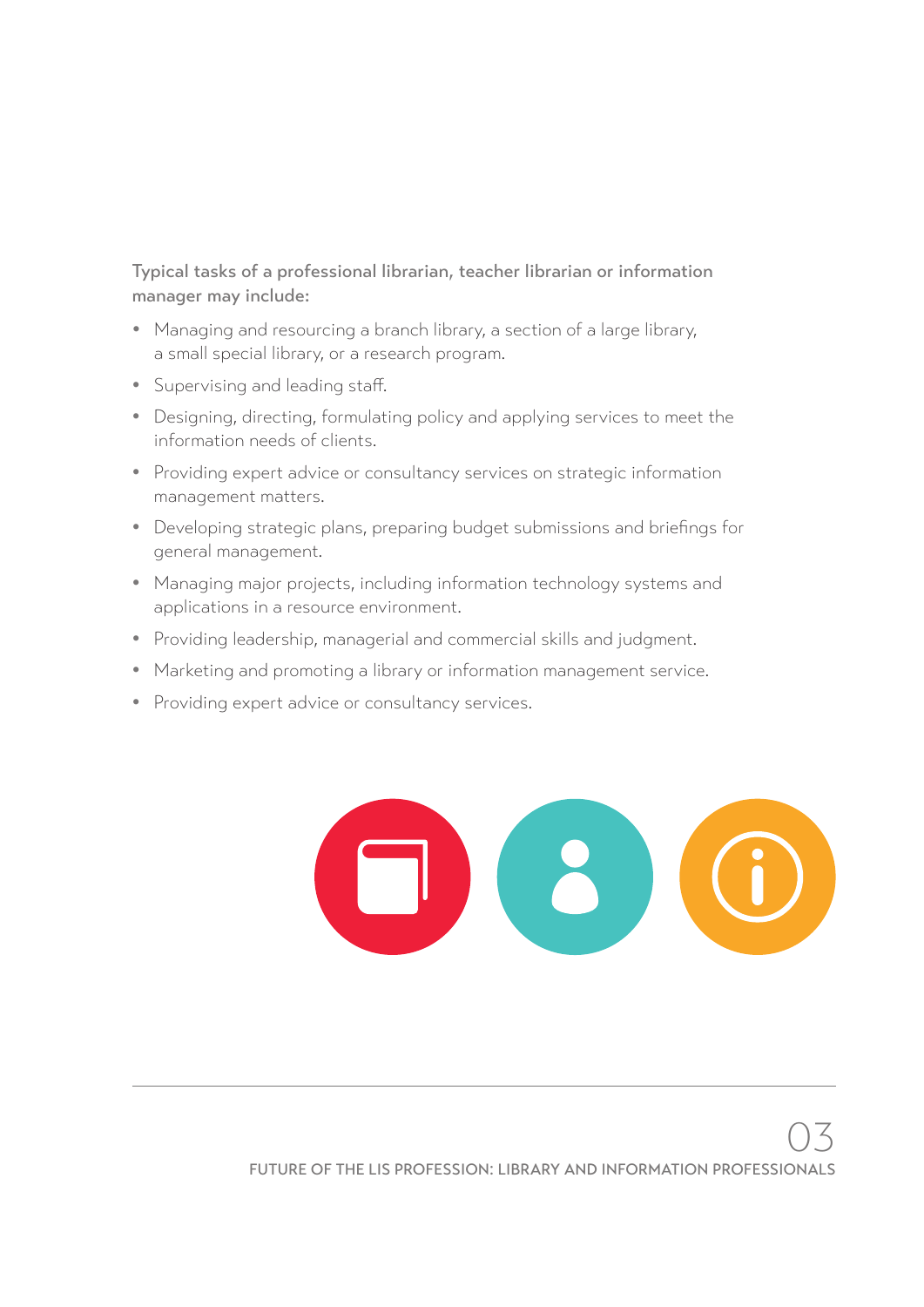#### Library and information educators base their courses around ALIA's core knowledge, skills and attributes

The body of knowledge required to become a library and information professional<sup>1</sup> comes under these seven headings:

- 1. Knowledge of the broad context of the information environment.
- 2. Information seeking.
- 3. Information architecture.
- 4. Information organisation and access.
- 5. Information services, sources and products.
- 6. Information management.
- 7. Generation of knowledge.
- 1 www.alia.org.au/about-alia/policies-standards-and-guidelines/library-and-information-sector-core -knowledge-skills-and-attributes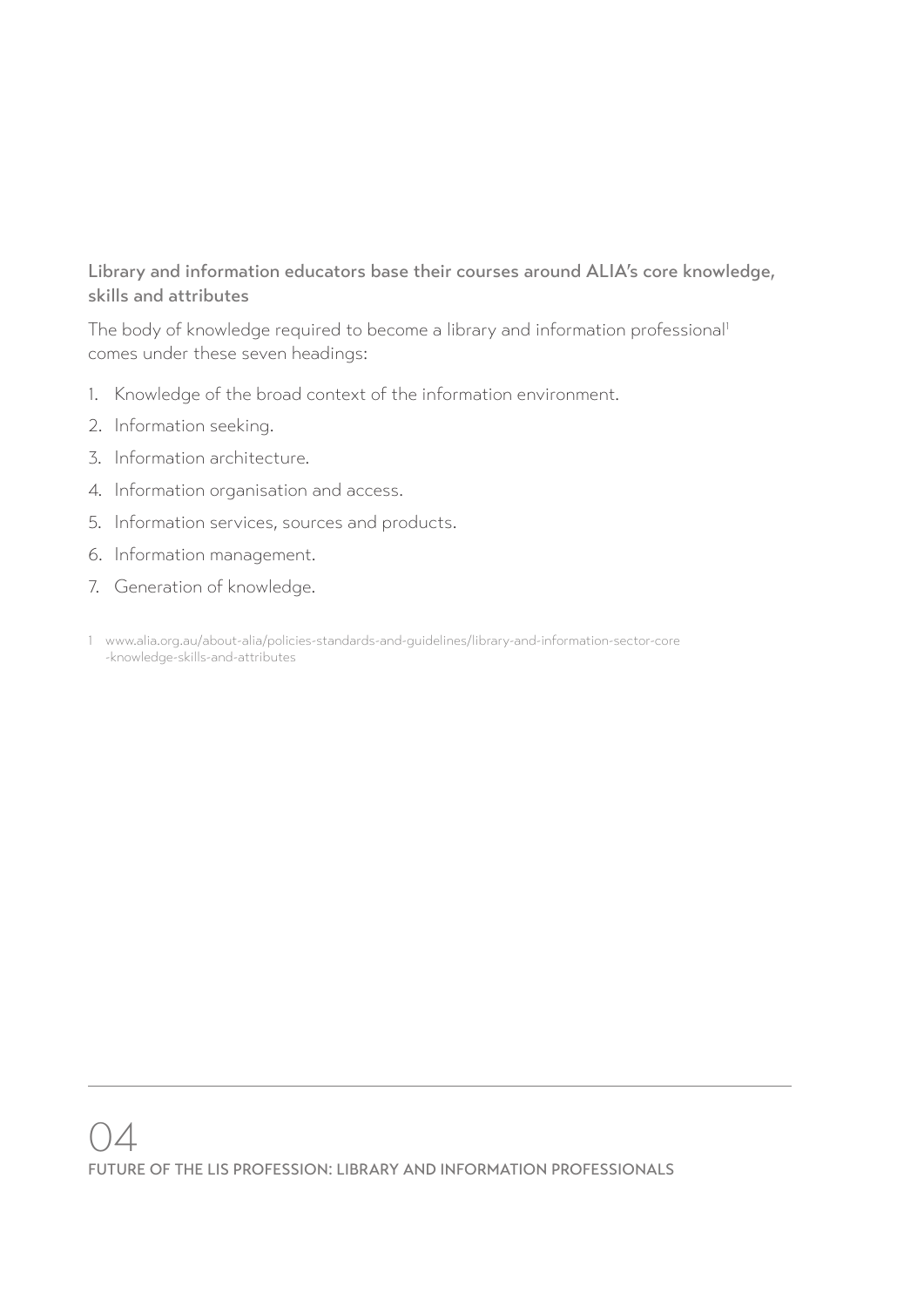#### **Statistics**

According to the Australian Bureau of Statistics, employment in the library sector has been fairly static over the last ten years and remains at approximately 25,000 librarians, library technicians and library assistants. This does not take into account information professionals working outside libraries, nor does it factor in the people from other disciplines who help run our libraries. For example, less than half the employees at the National Library of Australia have library qualifications. As an organisation, it needs HR, finance, security and other staff.



Employment in the library sector (ABS)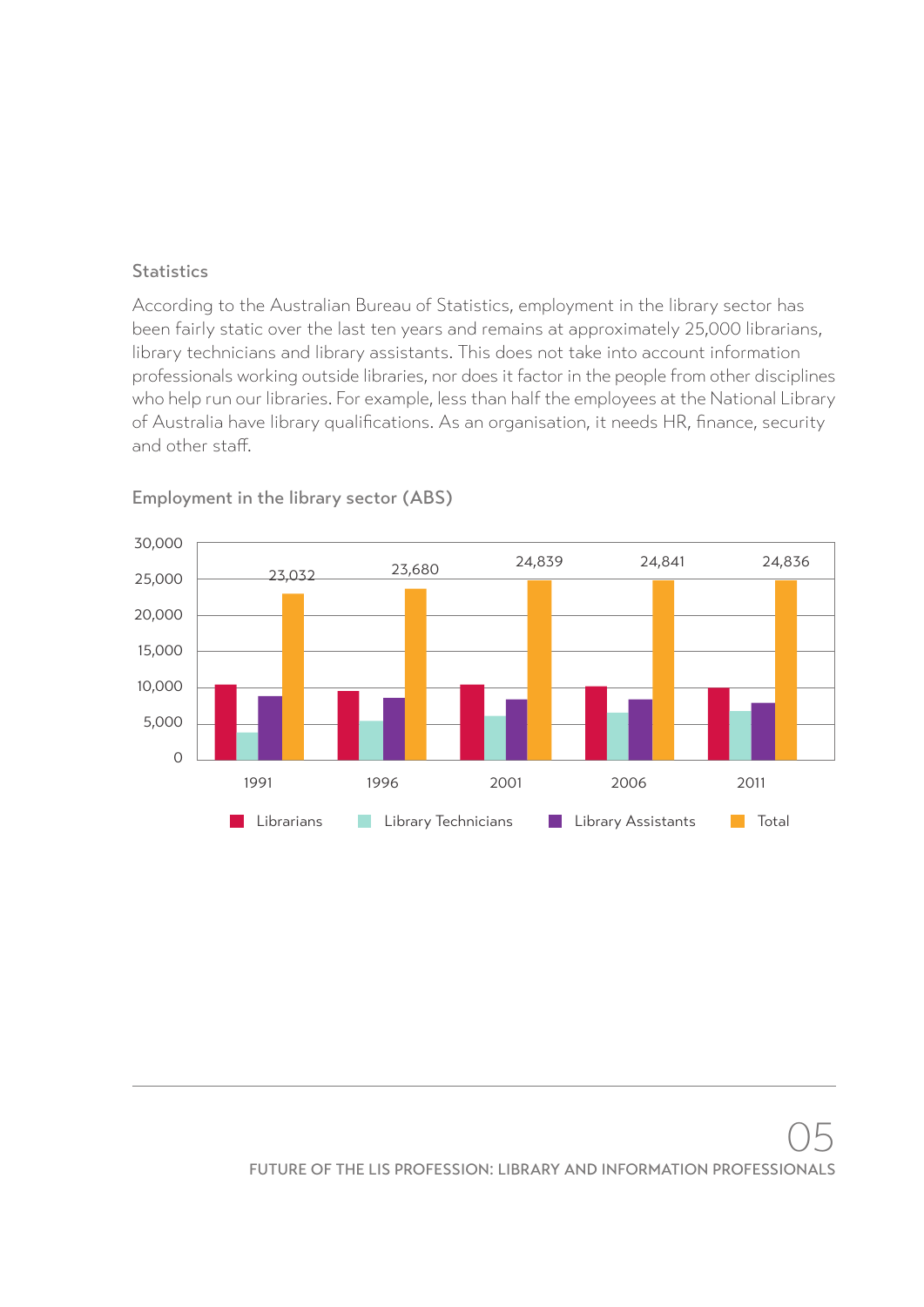Perhaps in the future, library organisations could consider providing cadetships and selling library careers to graduates from different degree areas as a way of actively recruiting into the library profession.

— ALIA NEW GENERATION ADVISORY COMMITTEE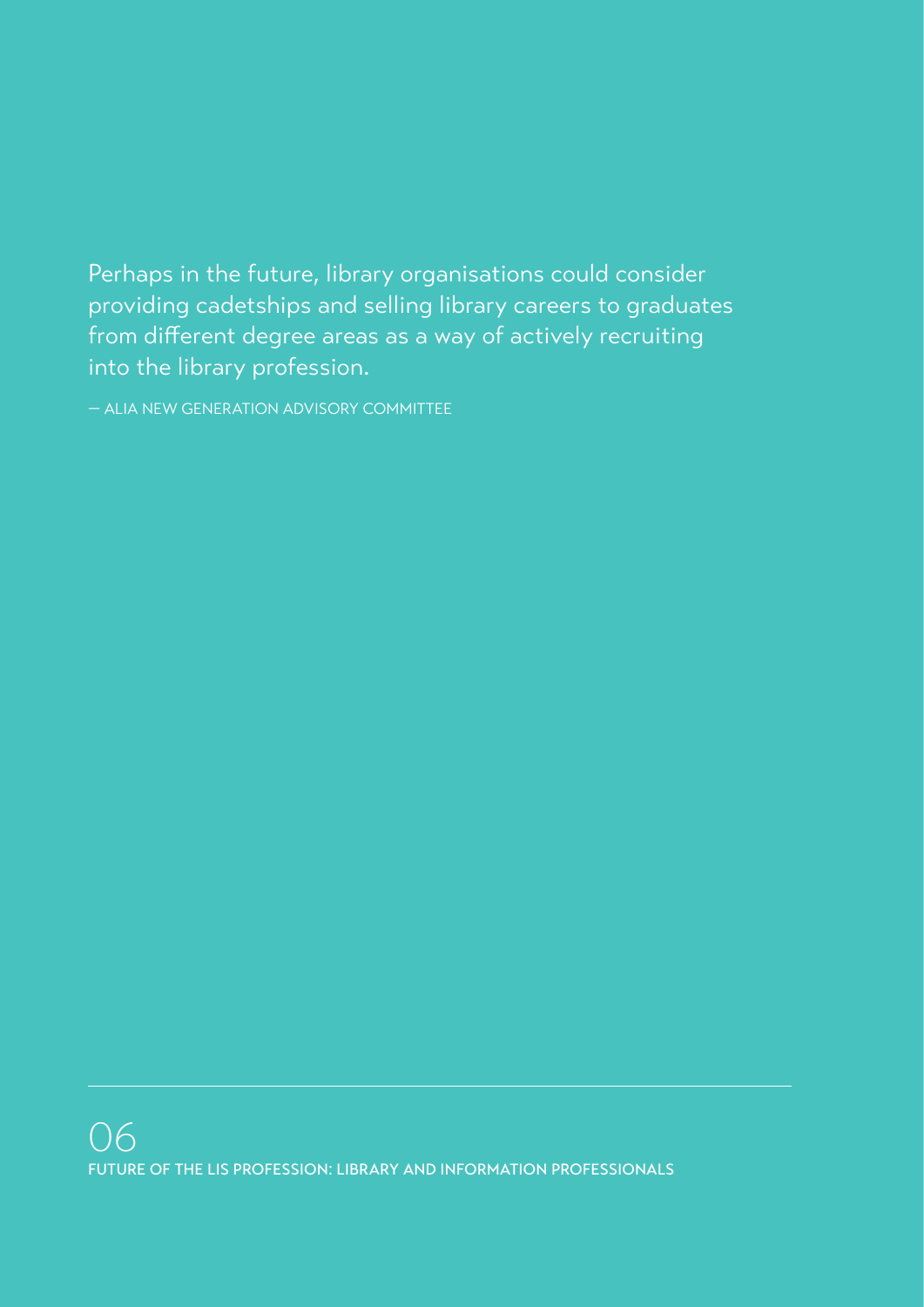# THEMES

#### THEME 01 BALANCING THE WORKFORCE

In the short to medium term the library and information profession will experience a wave of people retiring. The next generation effect will enable employers to address the age and gender imbalance — currently focused on older, female staff — and further increase the diversity in the sector.

Recent graduates bring new skills and a fresh perspective. While the job market has been fairly static in recent years, the retirement wave will open up more opportunities and instead of jobs for new entrants being hard to find, it could be that we find ourselves by 2020 with too few professionals to fill the vacancies.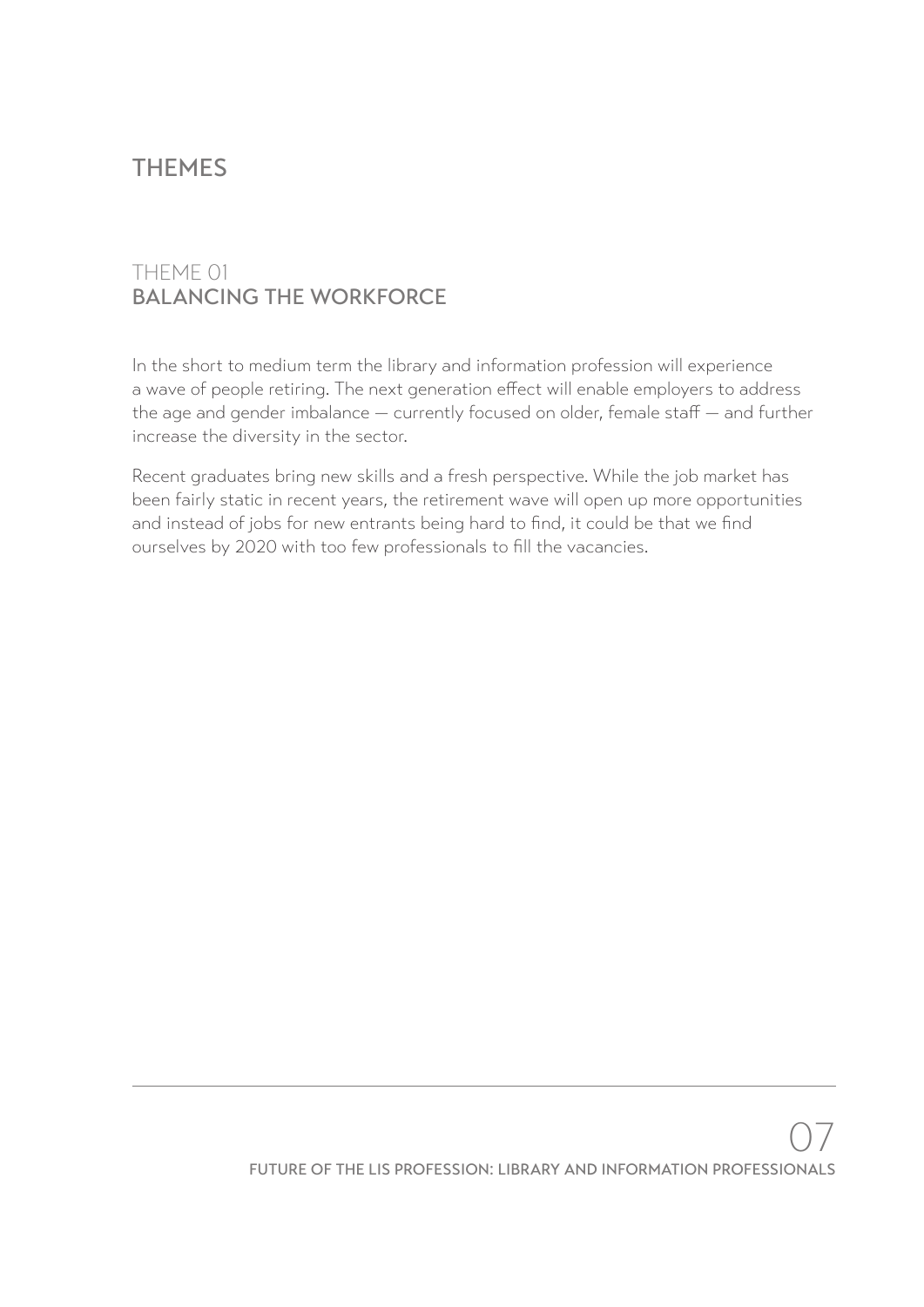### THEME 02 HIGHER PAID JOBS

The library and information profession is not highly paid for new entrants and junior staff, although senior managers and library leaders can earn in excess of \$100K per annum. A shortage of recruits would encourage employers to review pay levels and, while it would vary by sector, where knowledge has a high commercial value we could expect to see the greatest improvement. In the longer term, earnings for people in female-dominated professions should rise anyway, as the Council of Australian Governments (COAG) has a gender equity agenda and will be working to eradicate the difference in earnings between men and women<sup>2</sup>.

2 www.coagreformcouncil.gov.au/reports/gender-equity/tracking-equity-comparing-outcomes-women-andgirls-across-australia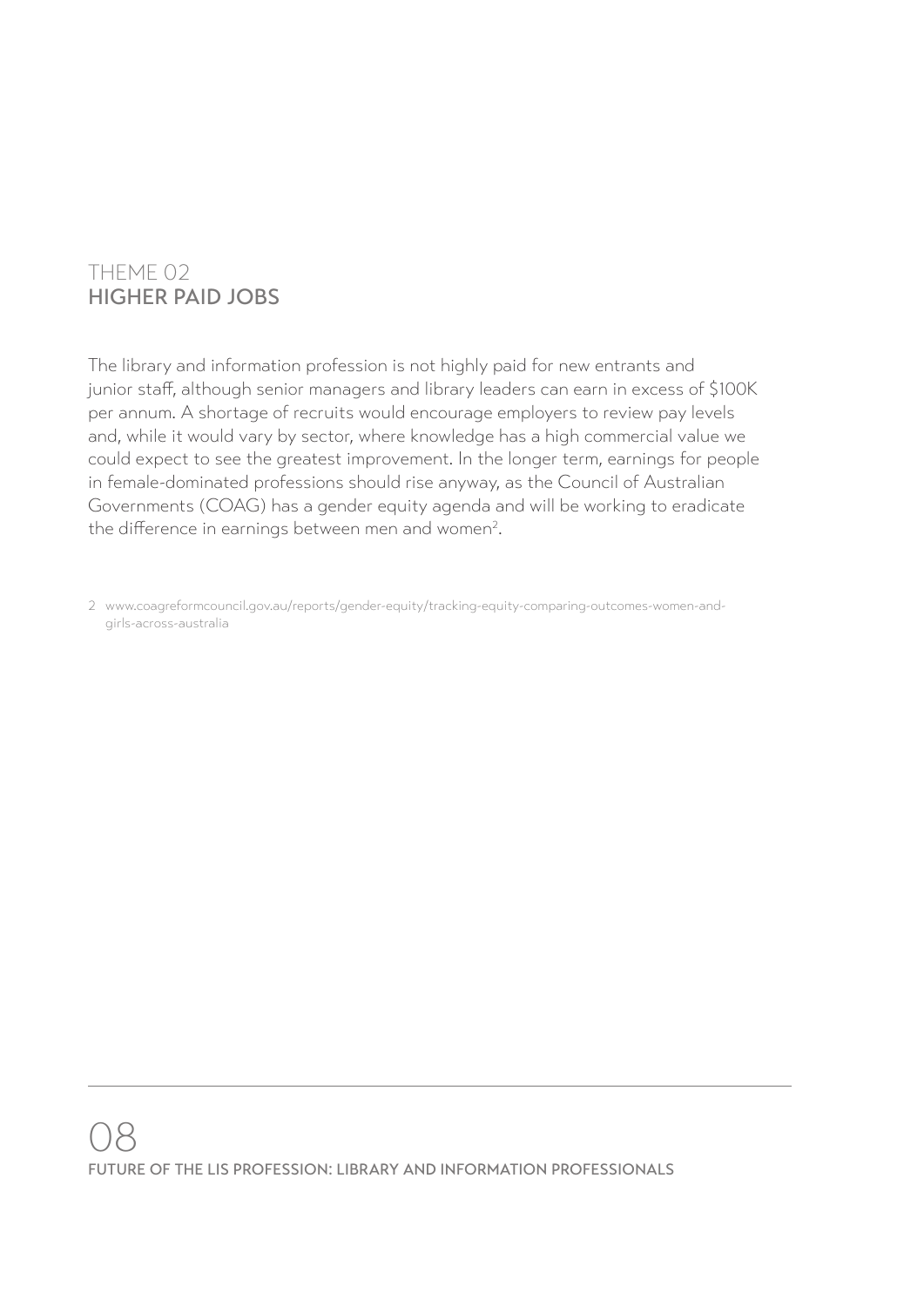We need to address the gender and age issue. There is a lack of men and young people in the profession. We need to work with school careers officers and see school kids working in libraries.

— DARWIN ALIA FUTURE OF THE LIS PROFESSION WORKSHOP NOTES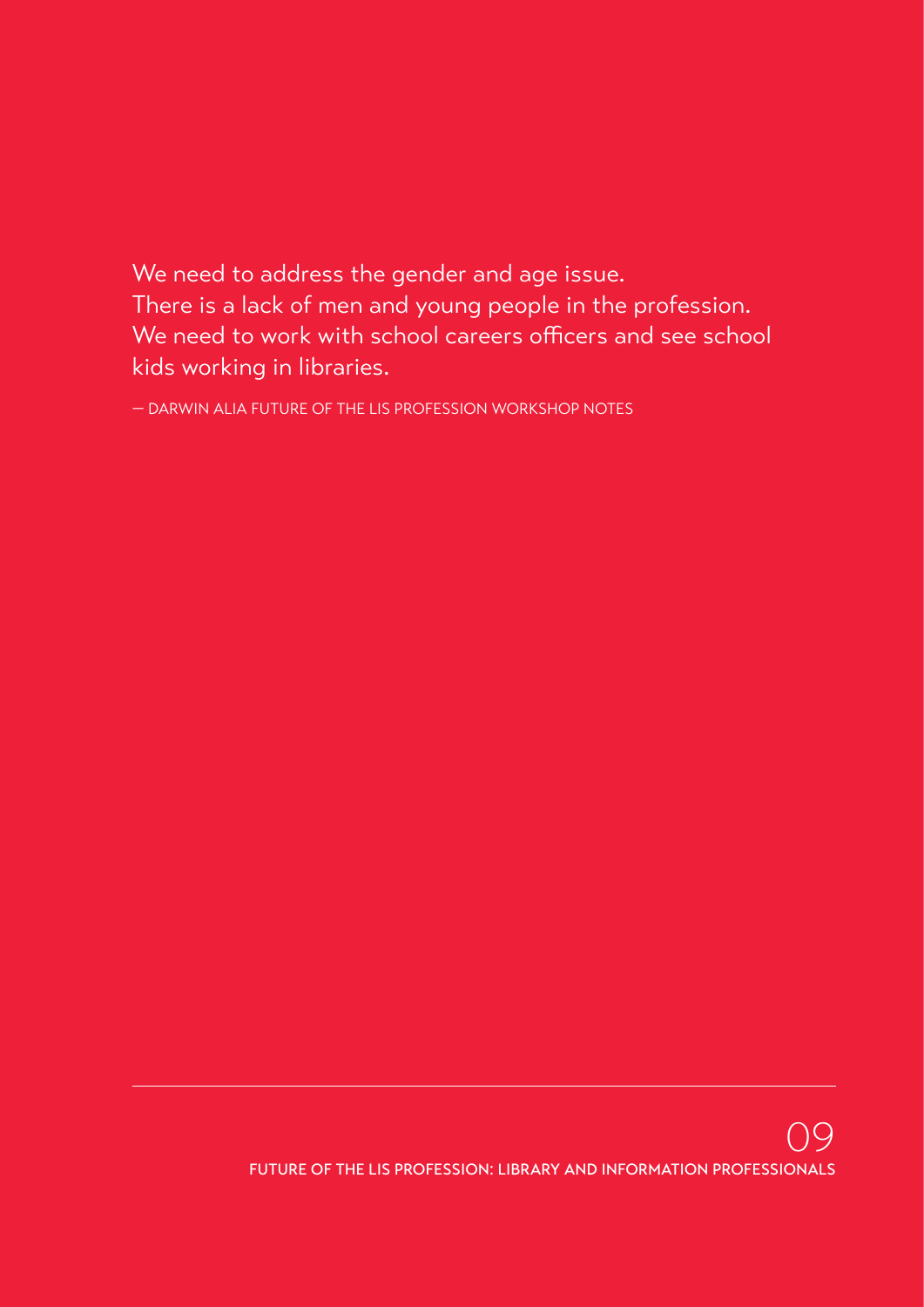In special libraries, the work of the professionals has to be central to the organisation. Knowledge will be even more important and why shouldn't we see librarians at the highest level of management?

— ADELAIDE ALIA FUTURE OF THE LIS PROFESSION WORKSHOP NOTES

While the traditional librarian skills of collection management and acquisitions will still be required, there will be additional needs for business management, marketing and contract negotiation skills to ensure ongoing and economical access to databases and ebooks.

— ALIA NEW GENERATION ADVISORY COMMITTEE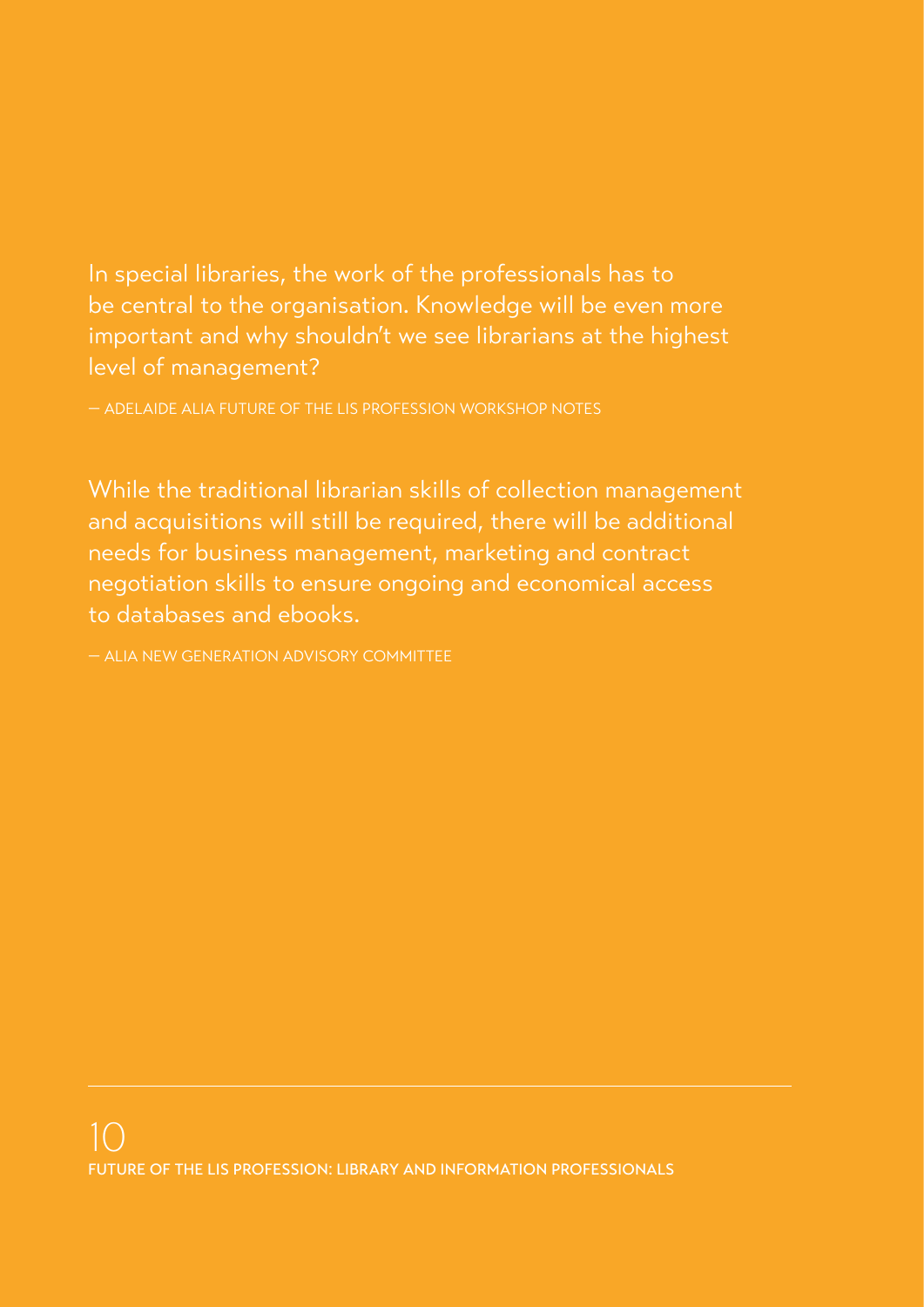#### THEME 03 AIMING FOR THE TOP

Outside of the National, State and Territory Libraries and universities, library and information professionals rarely have a seat at the top table. Public library managers are generally several steps removed from the council CEO; teacher librarians are not often included in the school's senior team, and special library and information professionals fare worse, reporting through several layers of management, with diminishing understanding of their role and contribution.

We can't expect overnight change, but there are factors in our favour. Library and information professionals are intelligent, well educated, skilled and experienced, and we handle knowledge, which is critical to most organisations. On top of this, we will need to sharpen up our business skills, demonstrate our flexibility and lateral thinking, and show our adaptability, helping to lead change rather than having change imposed on us.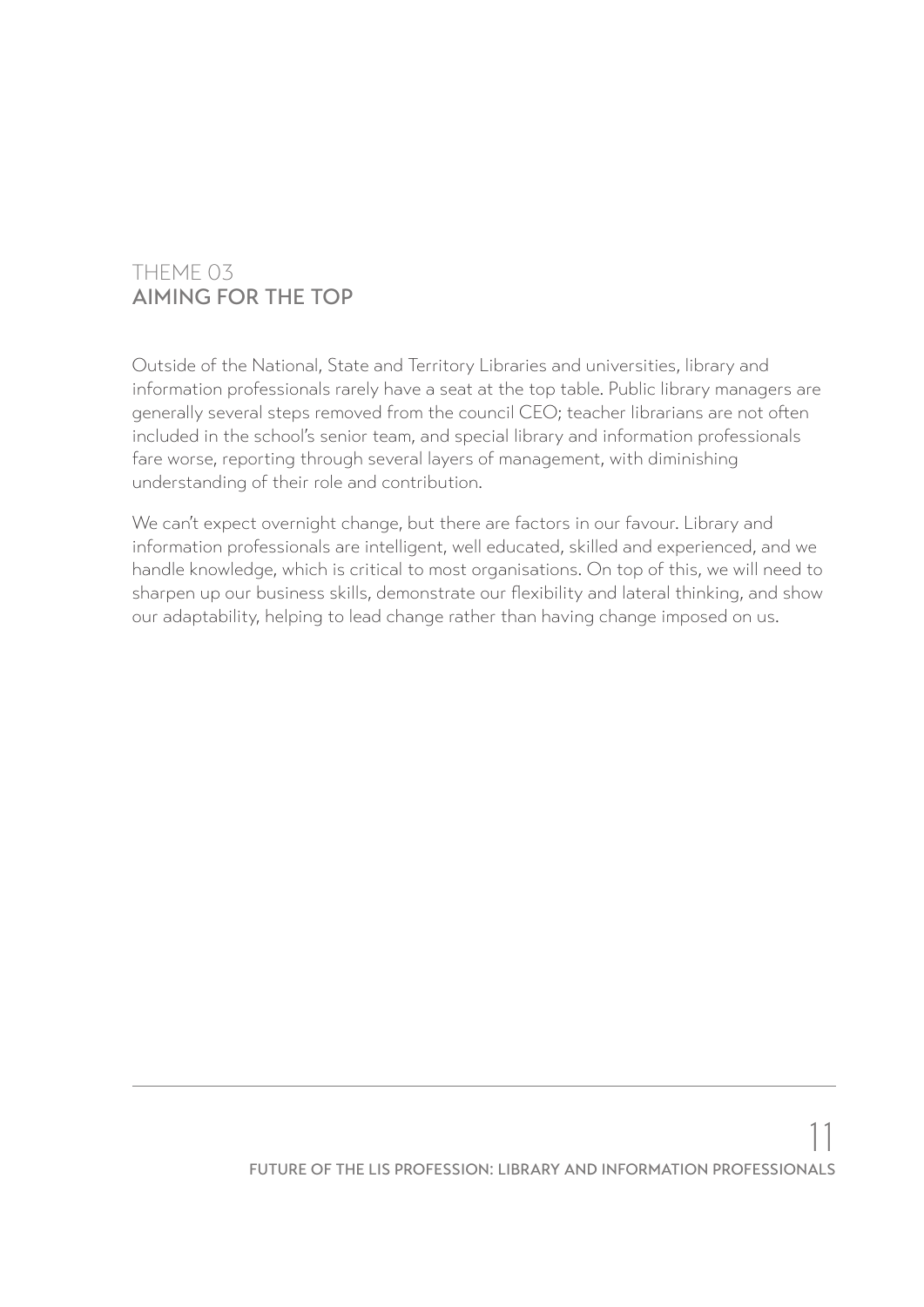### THEME 04 WHAT WE CALL OURSELVES

During the consultation process, there was a great deal of discussion about librarian stereotypes. There were positives — the trust relationship with users; the sense of it being a vocation as well as a job; the ethos that supports 'good' (privacy, open government, open access) and the alignment with the social media environment (grassroots, crowd-sourcing, sharing, connection). The negatives included librarians being seen as old fashioned, rules-based and inflexible.

Participants were evenly divided between those who wanted to retain 'librarian' and make it more contemporary, and those who wanted to switch to 'information professional' and carry across the trust and ethos. Both had advantages and both were long term goals.

ALIA's take on this is that we are talking about the same skills but different perceptions, and while they are not mutually exclusive, the best outcome would be to modernise 'librarian' and separately promote the 'new' title of information professional, creating a future landscape where both co-exist. This will be driven partly by sector — we can't see communities welcoming a change to information professionals in public libraries, but it could well be a strategic advantage in special libraries.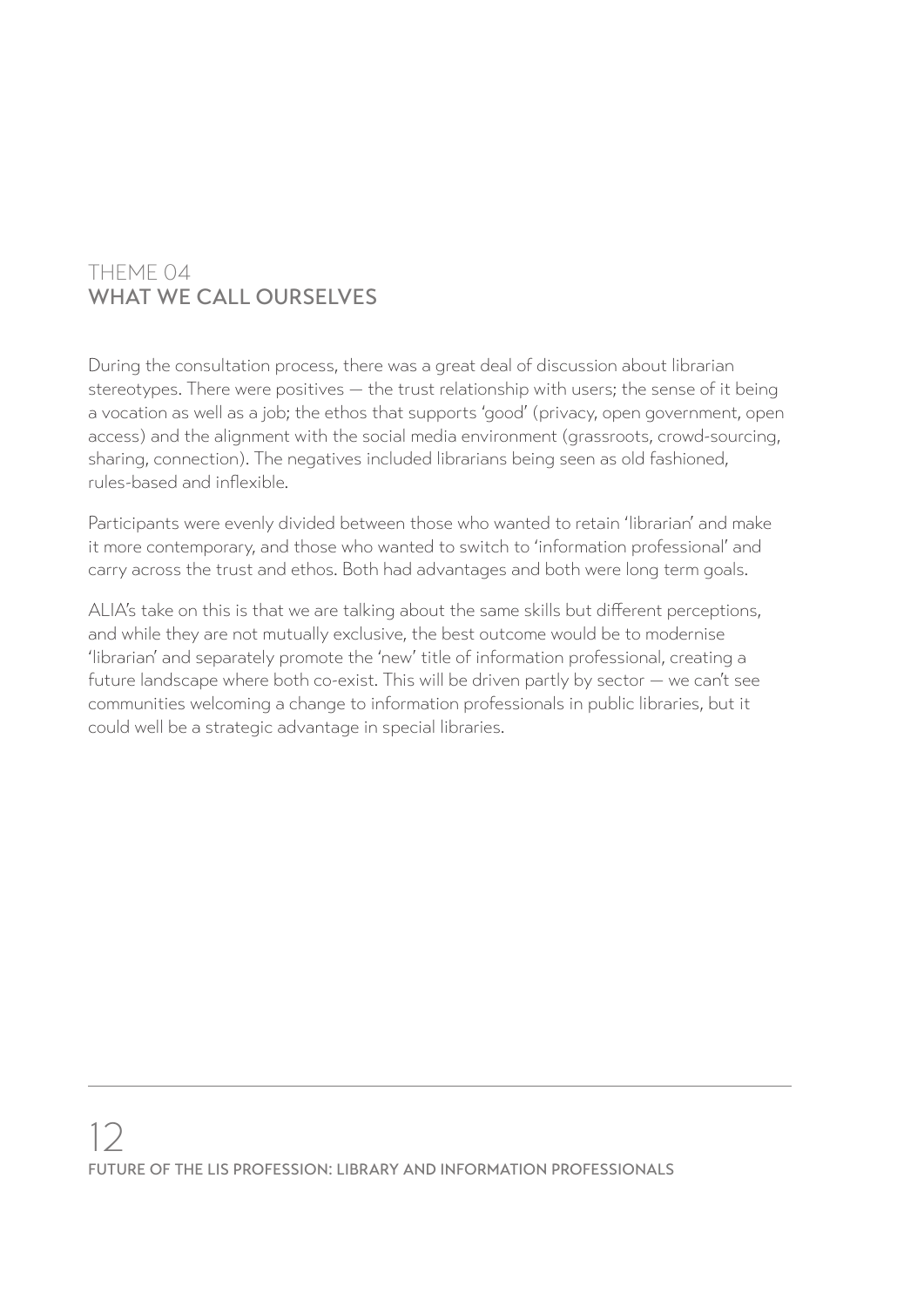We should come up with an umbrella term for the profession to embrace the varied information roles — archives, knowledge management, librarian, library technician, records management for example, data professional, and move away from librarian.

— DARWIN ALIA FUTURE OF THE LIS PROFESSION WORKSHOP NOTES

By putting people first and then providing technology, resources and services which cater to the communities' needs, we will enable the unique voices in the community to participate in democracy, contribute to society and ensure libraries are exciting community hubs.

— ALIA NEW GENERATION ADVISORY COMMITTEE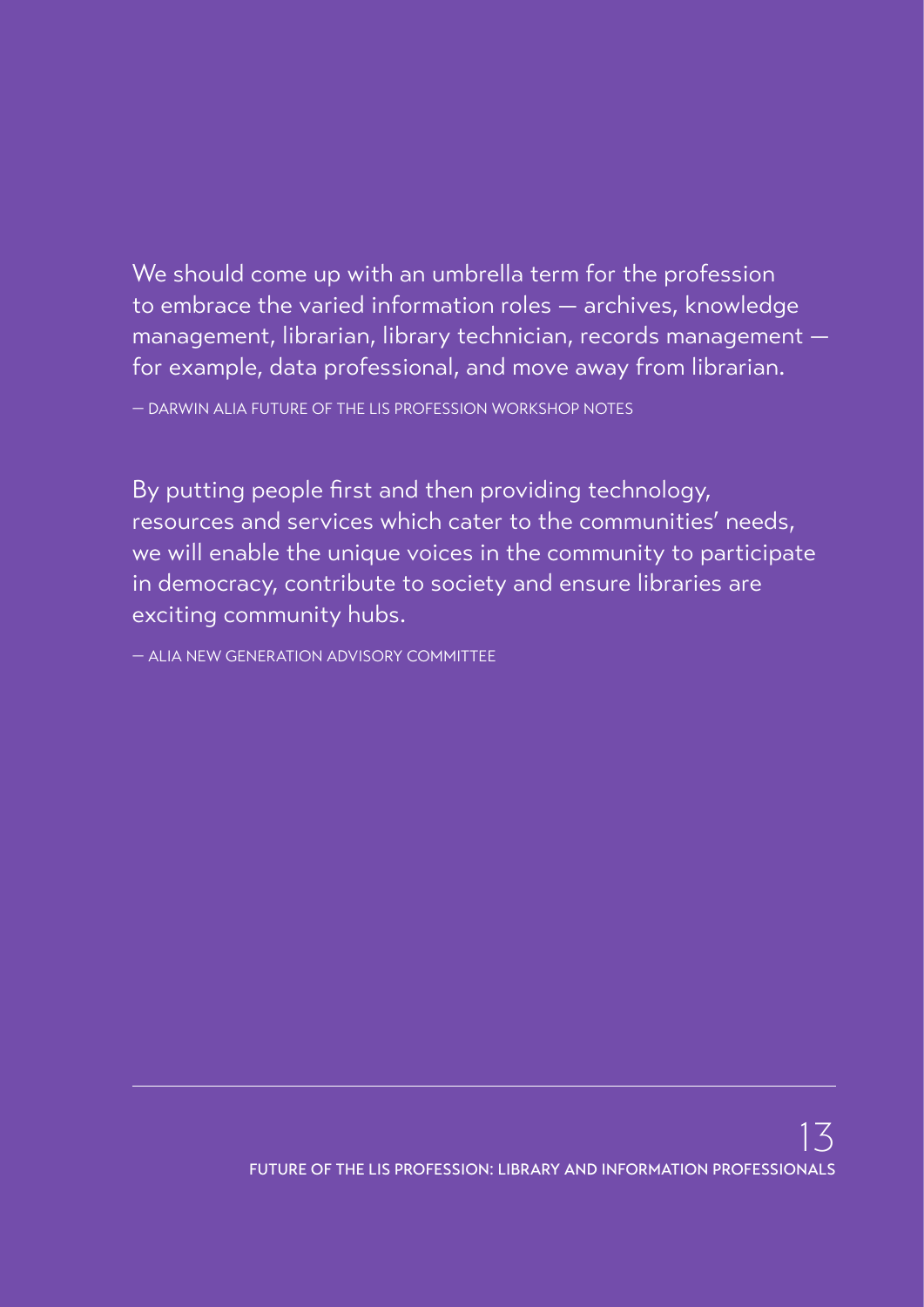The next generation may not be as concerned about privacy, maybe because they haven't yet learned the consequences. A role of the librarian will be to protect people's choices with the level of privacy. Libraries should advocate that privacy levels are available, we shouldn't advocate for one or the other, but for choice.

— ADELAIDE ALIA FUTURE OF THE LIS PROFESSION WORKSHOP NOTES

All libraries collect data about their users to provide an enhanced, responsive service ... In accordance with privacy regulations and general goodwill, libraries do not use this information as other private companies would ... This would require a change in privacy regulations governing the operation of libraries and graduate librarians would need to be educated in the implementation of these policies and practices.

— ALIA NEW GENERATION ADVISORY COMMITTEE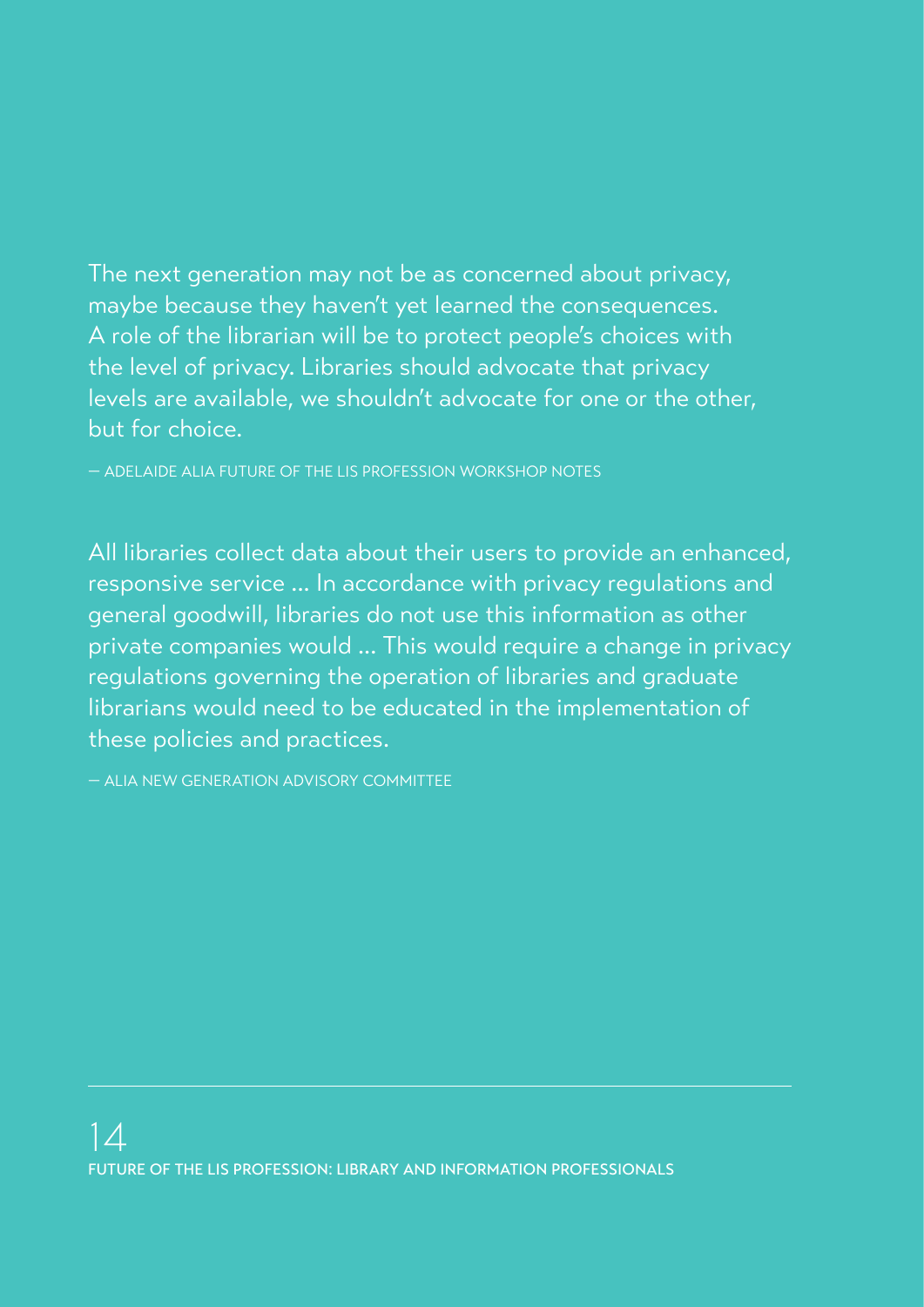### THEME 05 GUARDIANS OF PRIVACY

The IFLA Trend Report states 'the boundaries of privacy and data protection will be redefined ...' and asks 'who's profiting from your personal information?'3 . In this sector, our instinctive reaction is to help shield data, but what happens when library and information professionals are the ones to profit? There are several ways this can happen.

- By using data to find out more about library users' habits, we can tailor our service to better meet their needs.
- We anticipate that library and information professionals will find new roles in the big data revolution, helping to collate, process and make useful the enormous volume of information generated through consumer transactions.
- Information and knowledge management professionals in businesses will find it is part of their job to make consumer data available.

Just as library and information professionals are the copyright watchdogs, ensuring that organisations fulfill their obligations, we see our members taking on a similar guardianship relating to personal privacy — enabling data that is appropriately harvested to be used in an ethical manner by their organisation.

3 trends.ifla.org/files/trends/assets/insights-from-the-ifla-trend-report\_v3.pdf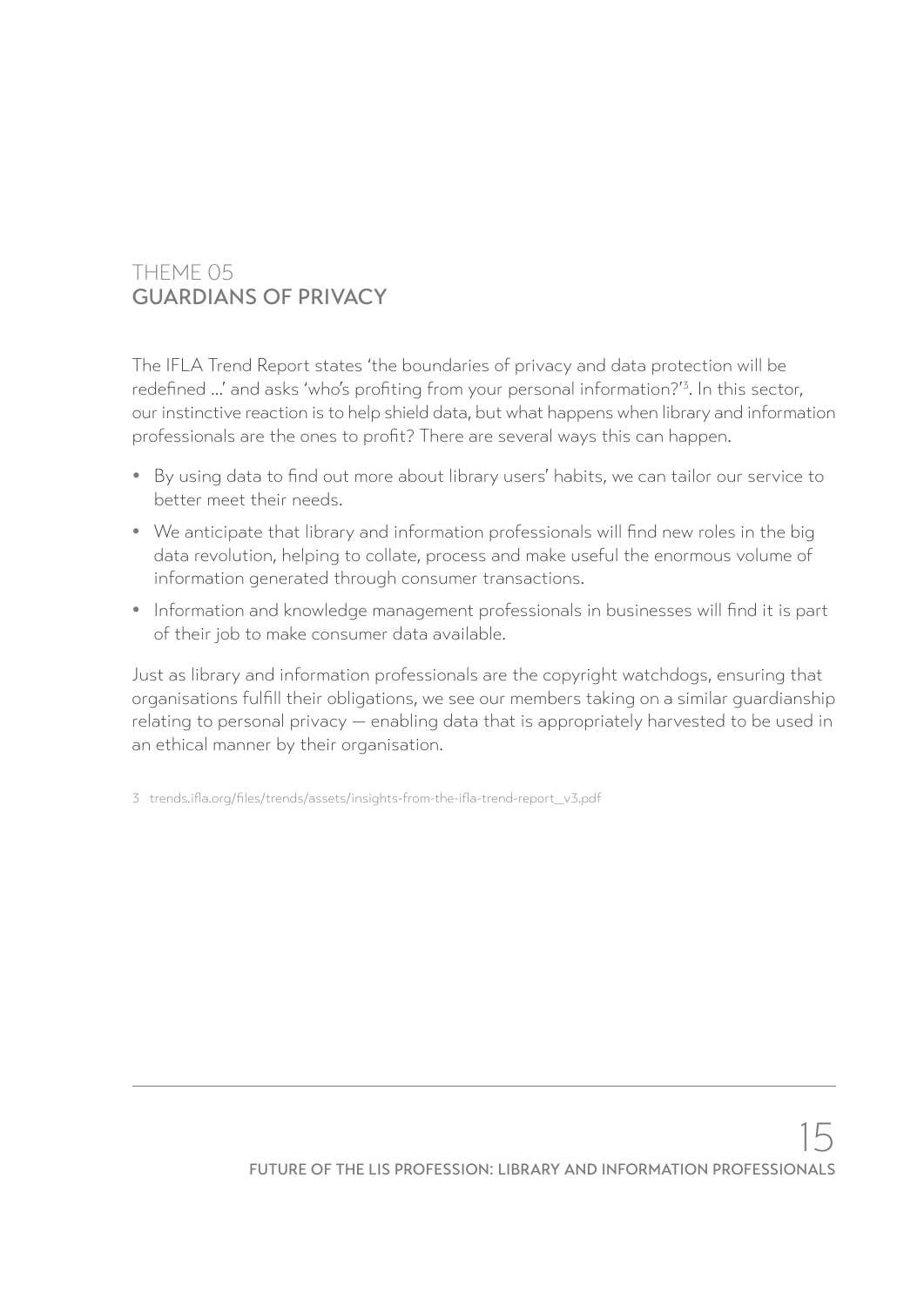### THEME 06 TECHNOLOGY FOR ALL

ALIA currently recognises two forms of professional membership — librarian (degree or higher) and library technician (vocational qualification). With technology so much a part of everyone's job in the library and information sector, it was felt that this would no longer be a relevant distinction in the future and that everyone would need to be at least as proficient in IT as their average user.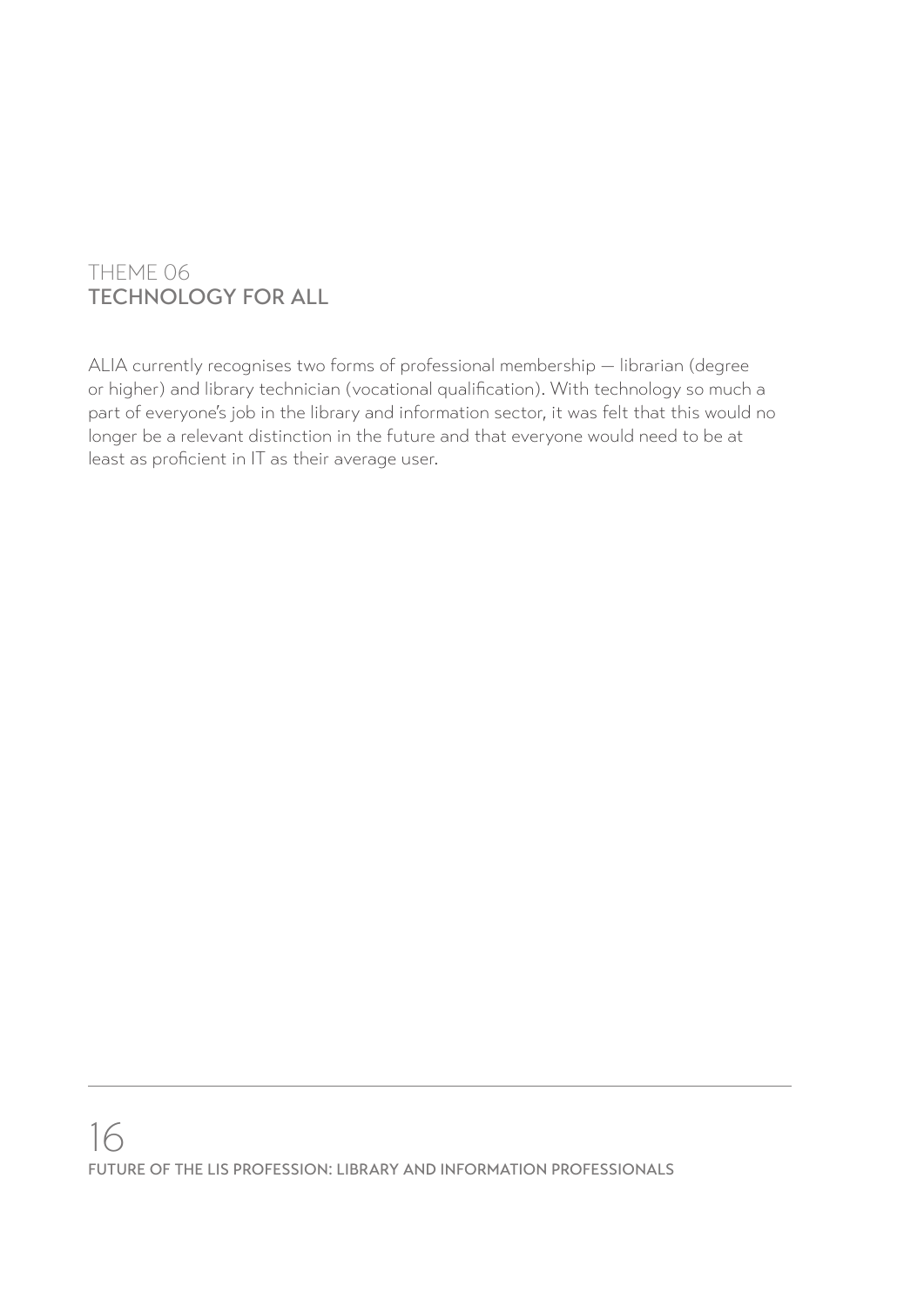# As someone else said, getting information from the internet is like trying to take a drink from a fire hydrant. We are the people who filter the information down to a manageable flow.

— ACT ALIA FUTURE OF THE LIS PROFESSION WORKSHOP NOTES

We believe the future for libraries is exciting and vibrant with endless possibilities shaped by changing technology.

— ALIA NEW GENERATION ADVISORY COMMITTEE

I knew someone once who left libraries part way through her course because she said all the books would soon be replaced by cassettes.

— MOUNT DRUITT FUTURE OF THE LIS PROFESSION WORKSHOP NOTES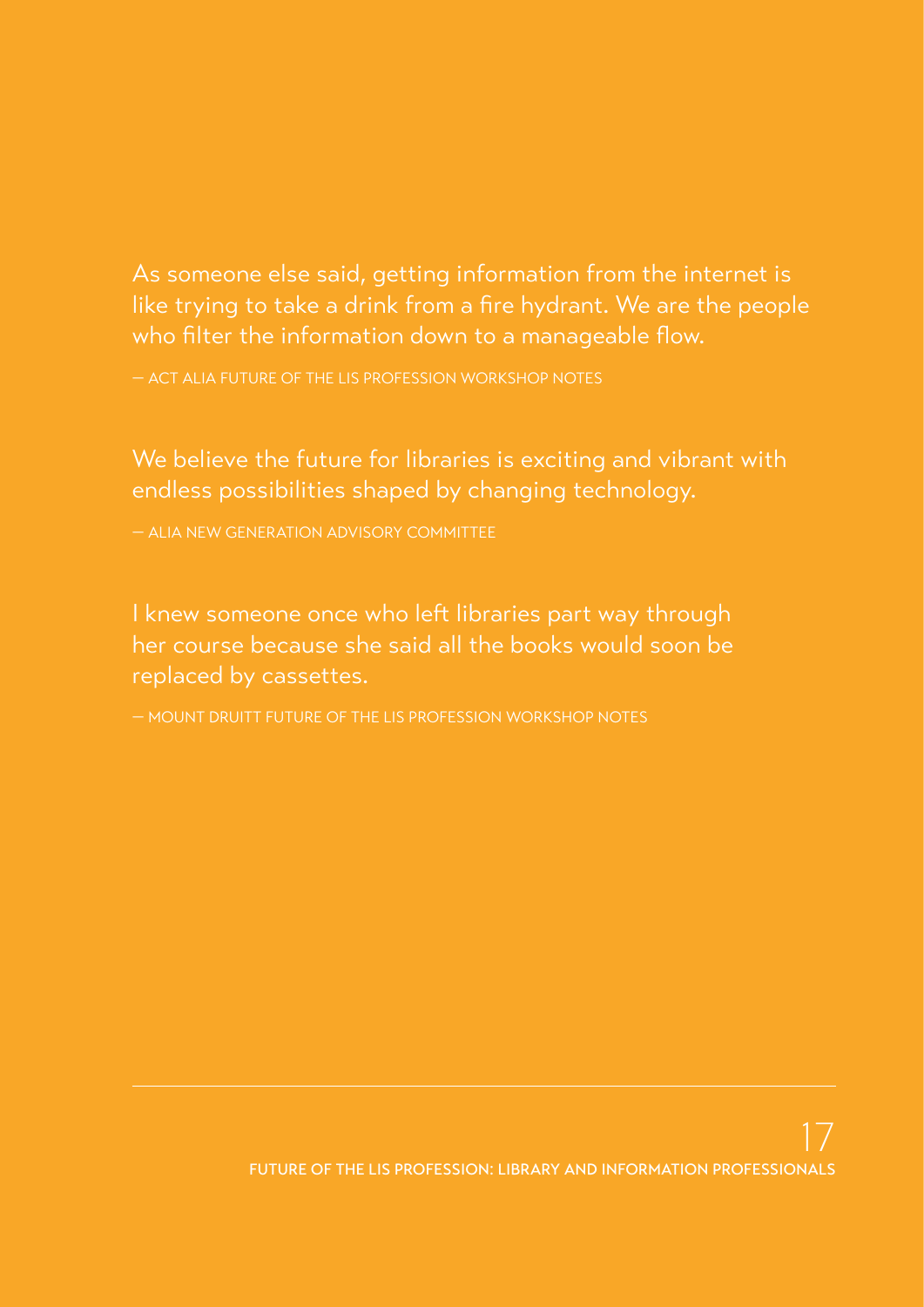## You don't have to work in a library to be a librarian.

— SYDNEY ALIA FUTURE OF THE LIS PROFESSION WORKSHOP NOTES

Focus on the client groups using an informationist model or the embedded model. We can still have assistants to be reactive to questions on the spot but blend this with online help.

— MELBOURNE ALIA FUTURE OF THE LIS PROFESSION WORKSHOP NOTES

The future is all about creating a flexible workforce.

— QUEENSLAND ALIA FUTURE OF THE LIS PROFESSION WORKSHOP NOTES

There are many examples of people stepping up to take on other roles. There are more promotions than demotions. People just have to realise librarians have all these skills.

— MOUNT DRUITT FUTURE OF THE LIS PROFESSION WORKSHOP NOTES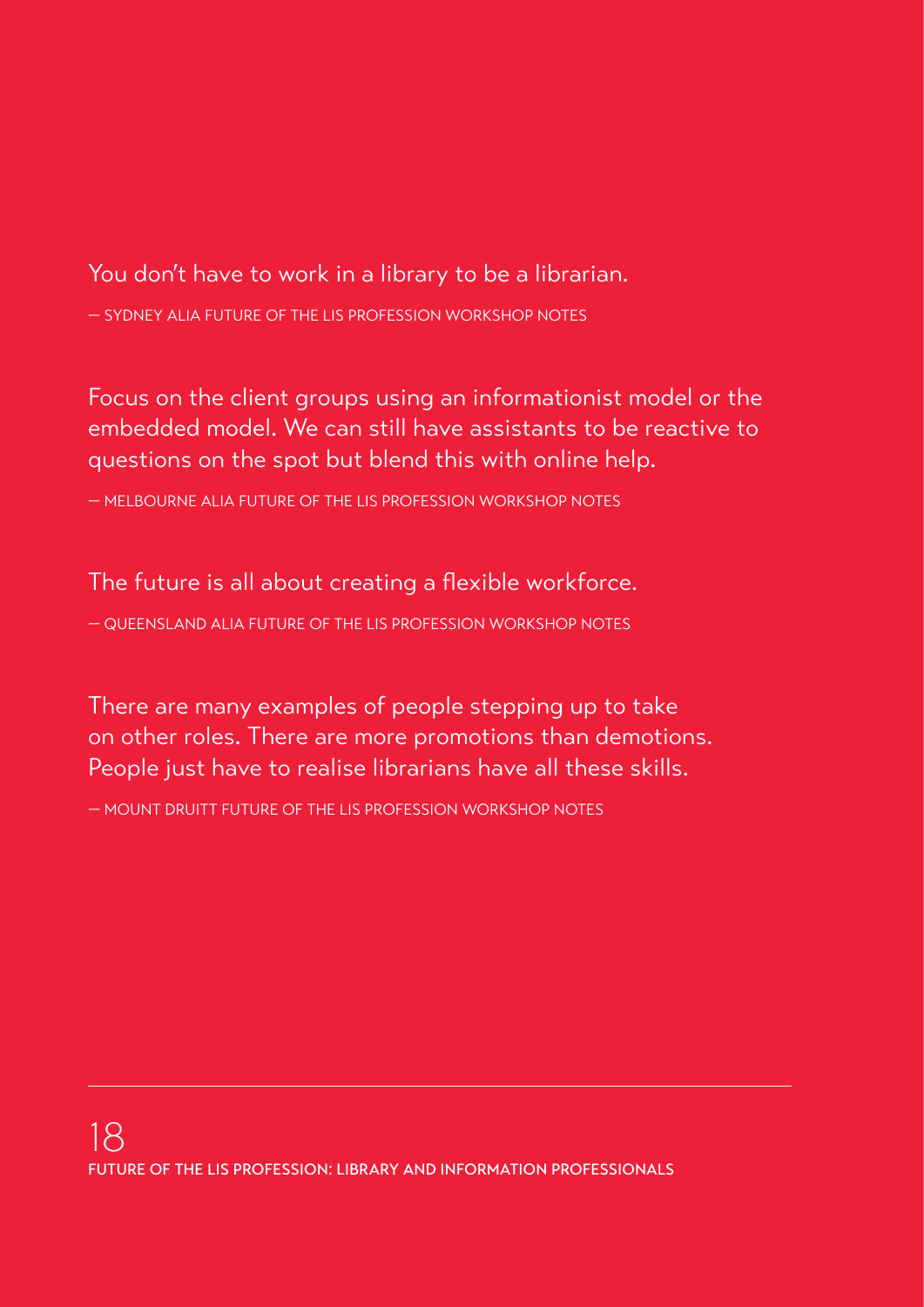#### THEME 07 BEYOND THE LIBRARY

Within libraries, service points are on their way out, and in the future expert assistance will be delivered at the point of need, whether this is through roving staff with handheld devices, or through staff responding to enquiries online. Services will move beyond the library walls, into the online environment.

There will also be more jobs outside traditional library settings, in information management; as part of research and special project teams; working in any organisation that requires the kind of skills we have to offer, embedded in information-hungry teams.

As well as library and information professionals finding new roles outside the library walls, there is also the probability that jobs will move to different points in the supply chain. Outsourcing is a strong possibility. There are currently companies providing library staff or carrying out fee-for-service duties such as cataloguing, but none offer a comprehensive outsourced service for library and information services in Australia at this time. That could easily change. It is a relatively small step from centralising library and information technical services to outsourcing them.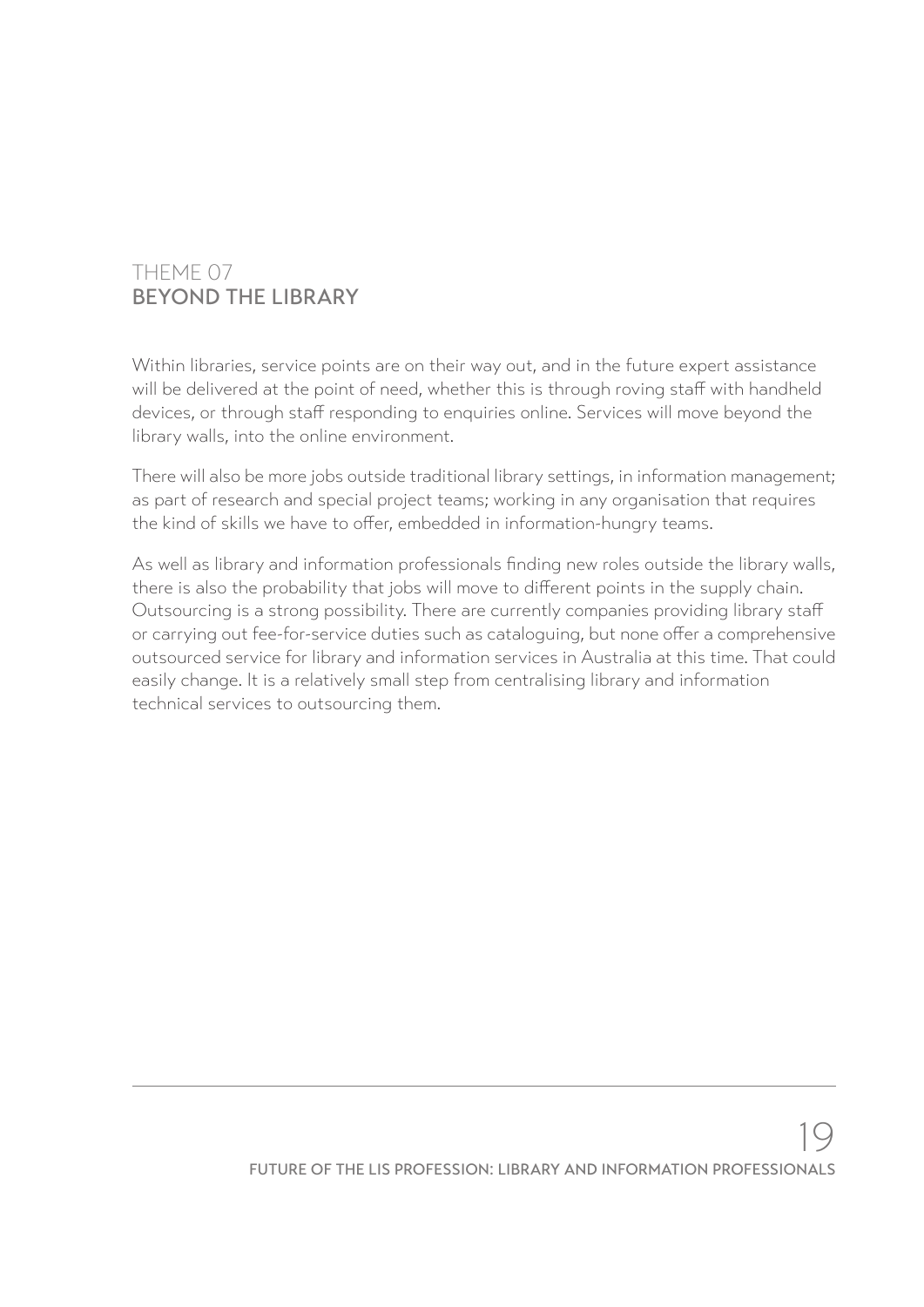### THEME 08 ONGOING LEARNING

It is clear that every professional, no matter what their discipline, will need to take part in professional development to keep their skills current. Scientific, technological and social advances are creating a constantly shifting landscape and disruptive change is something we all have to accommodate.

By 2020, ongoing learning will be compulsory to retain ALIA professional membership status. While some will see this as an imposition, others will recognise the increased value this will give them on their career track.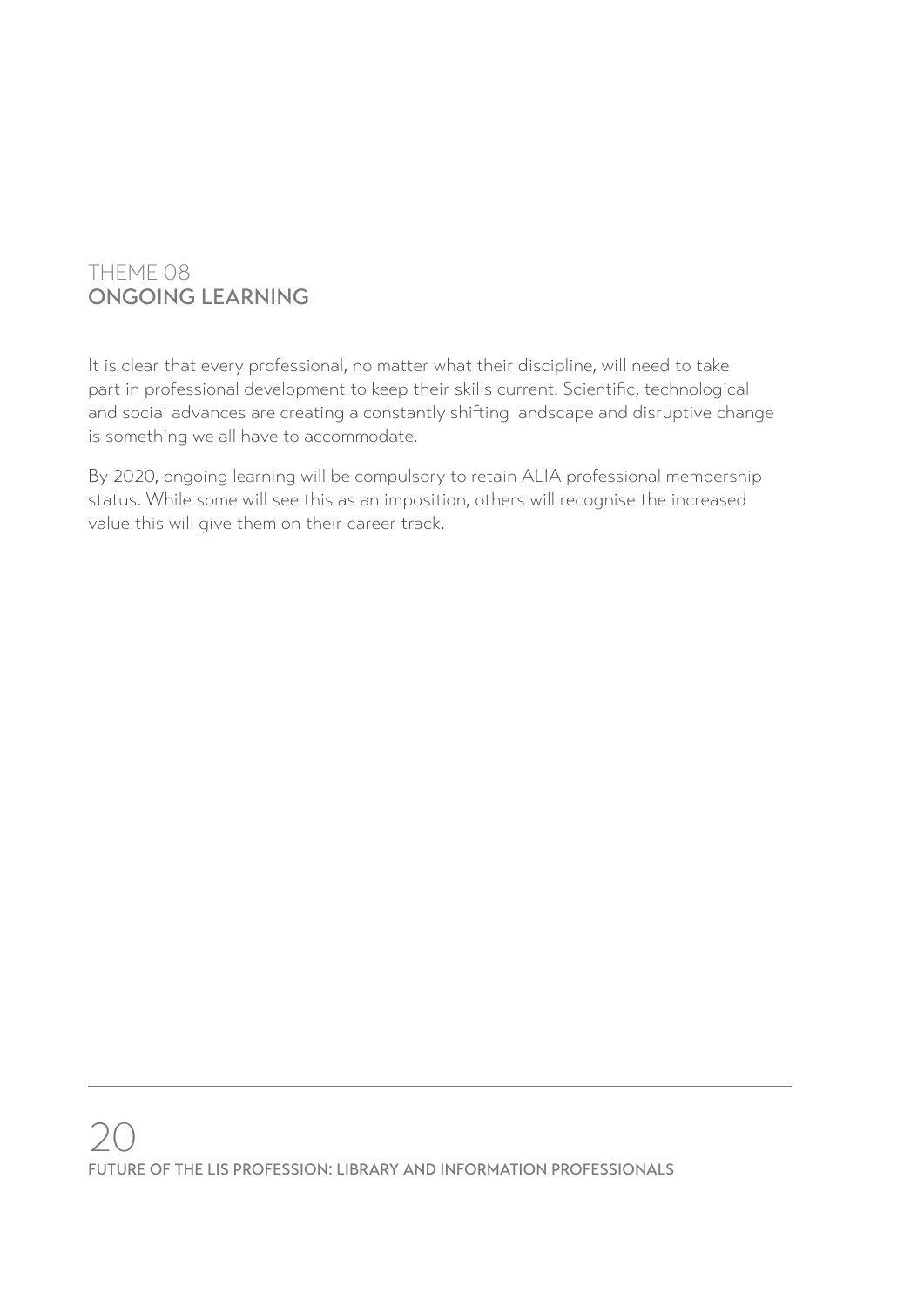It was felt ALIA should work with major employers to make membership a requirement to hold a librarian position and that ongoing CPD should be essential. Professionals needed hard evidence of the value they bring and libraries needed to promote their role in education and literacy.

— ADELAIDE ALIA FUTURE OF THE LIS PROFESSION WORKSHOP NOTES

Continuous professional development was seen as the single most important method for individuals to secure their future in the sector. In such a rapidly changing environment, keeping abreast of new trends and developments, and being able to work with new technologies were vital factors in making oneself more employable and improving the likelihood of promotion.

— MOUNT DRUITT FUTURE OF THE LIS PROFESSION WORKSHOP NOTES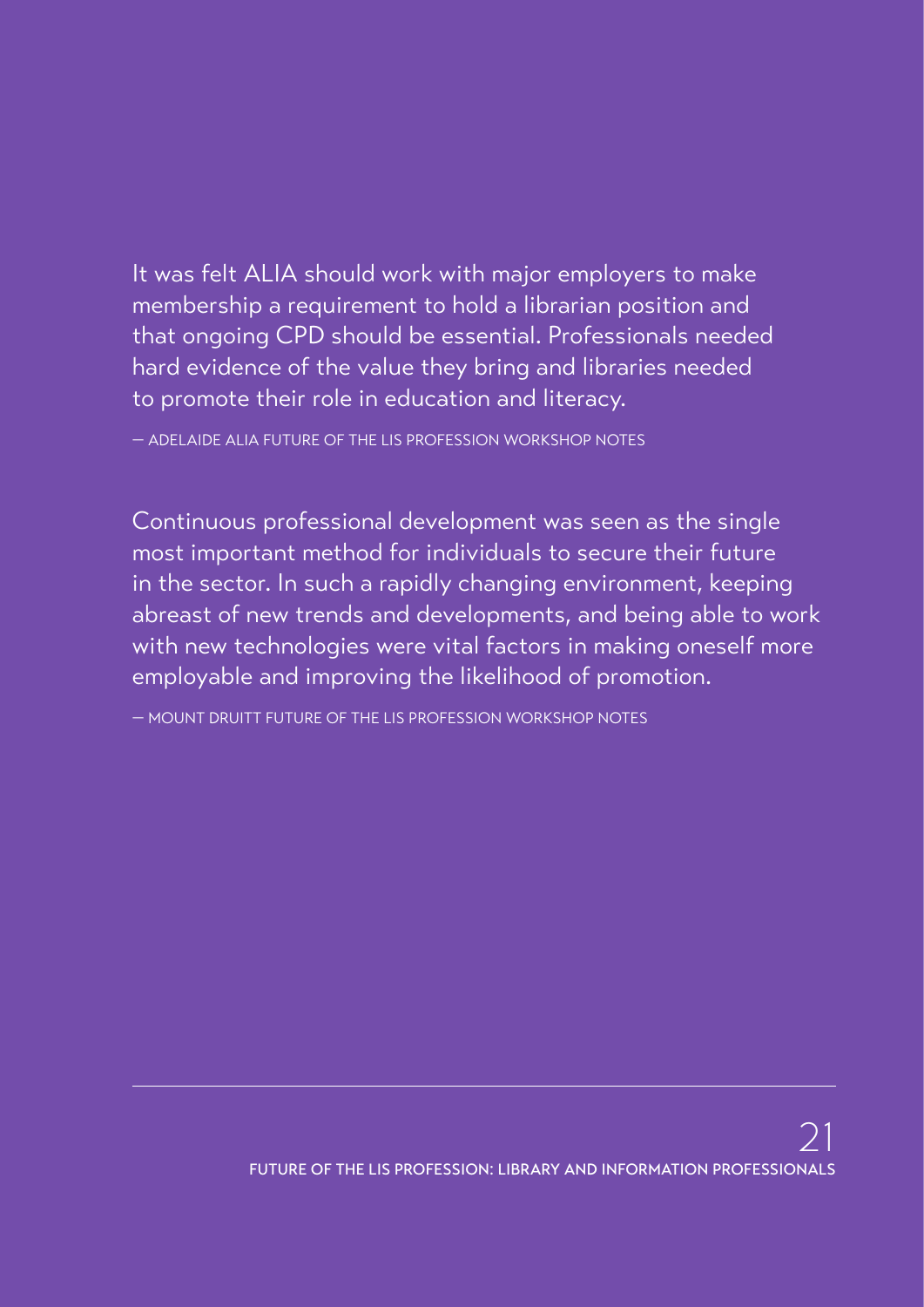For individuals it will be important to engage in continuous professional development and to show greater confidence in marketing their skills. Managers will need to work on succession planning and support for emerging leaders.

— MOUNT DRUITT FUTURE OF THE LIS PROFESSION WORKSHOP NOTES

There is a lack of understanding and recognition for what we do and the skills required to undertake our professional tasks. People use our services but don't know who provides them or how we do it.

— MELBOURNE ALIA FUTURE OF THE LIS PROFESSION WORKSHOP NOTES

ALIA's role will be especially important in training and ongoing learning; providing networking opportunities and providing an overall umbrella for marketing the profession.

— MOUNT DRUITT FUTURE OF THE LIS PROFESSION WORKSHOP NOTES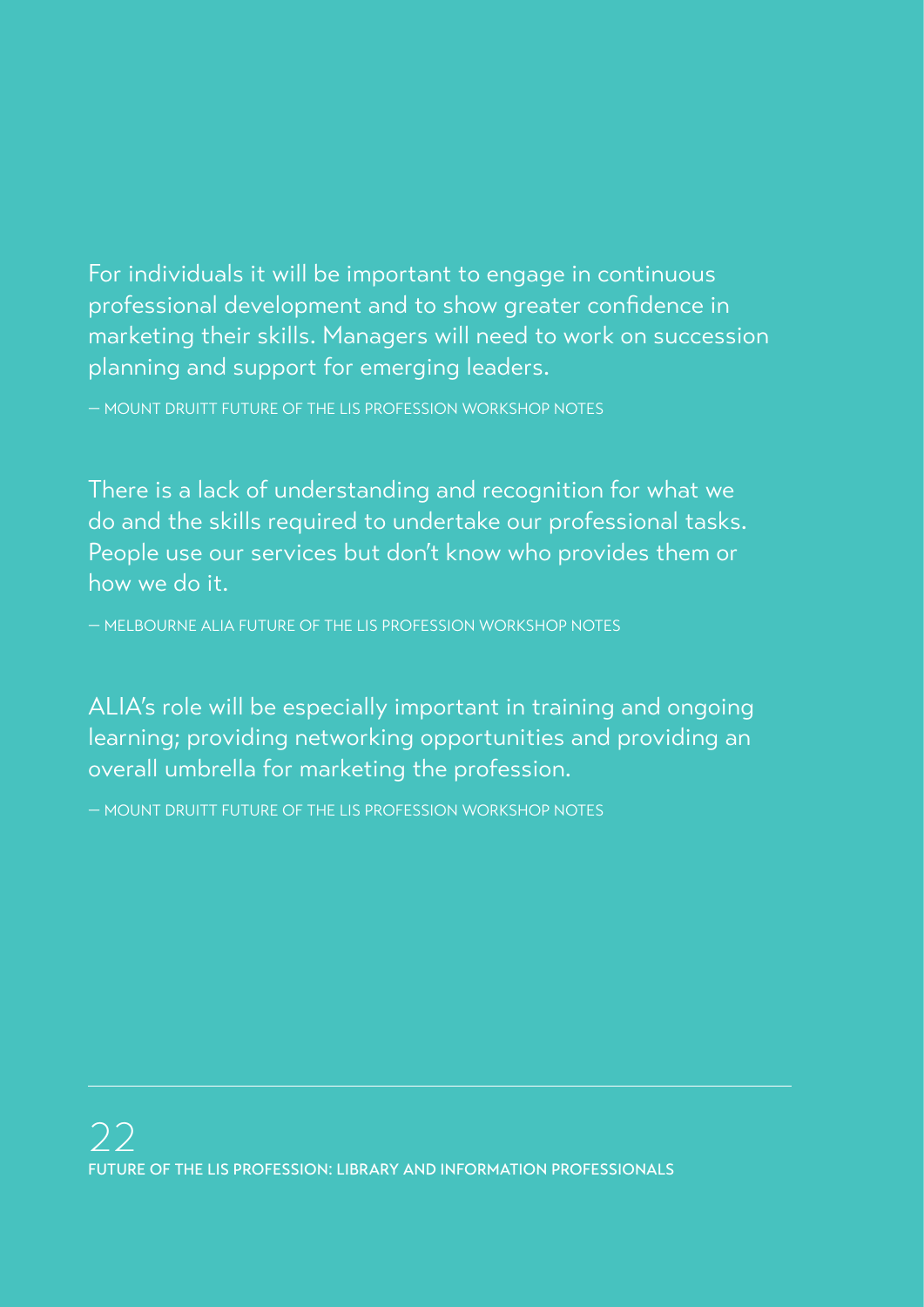### THEME 09 FUTURE LEADERS

Many senior library and information professionals will be included in the retirement wave and it is essential that we build the next generation of library leaders. Succession planning is happening in many organisations and, as an association, ALIA will support this through the development of masterclasses in various aspects of leadership.

#### THEME 10 VISIBILITY

Something we have to be mindful about is making sure library and information professionals remain visible in their organisations, even as many services move more online.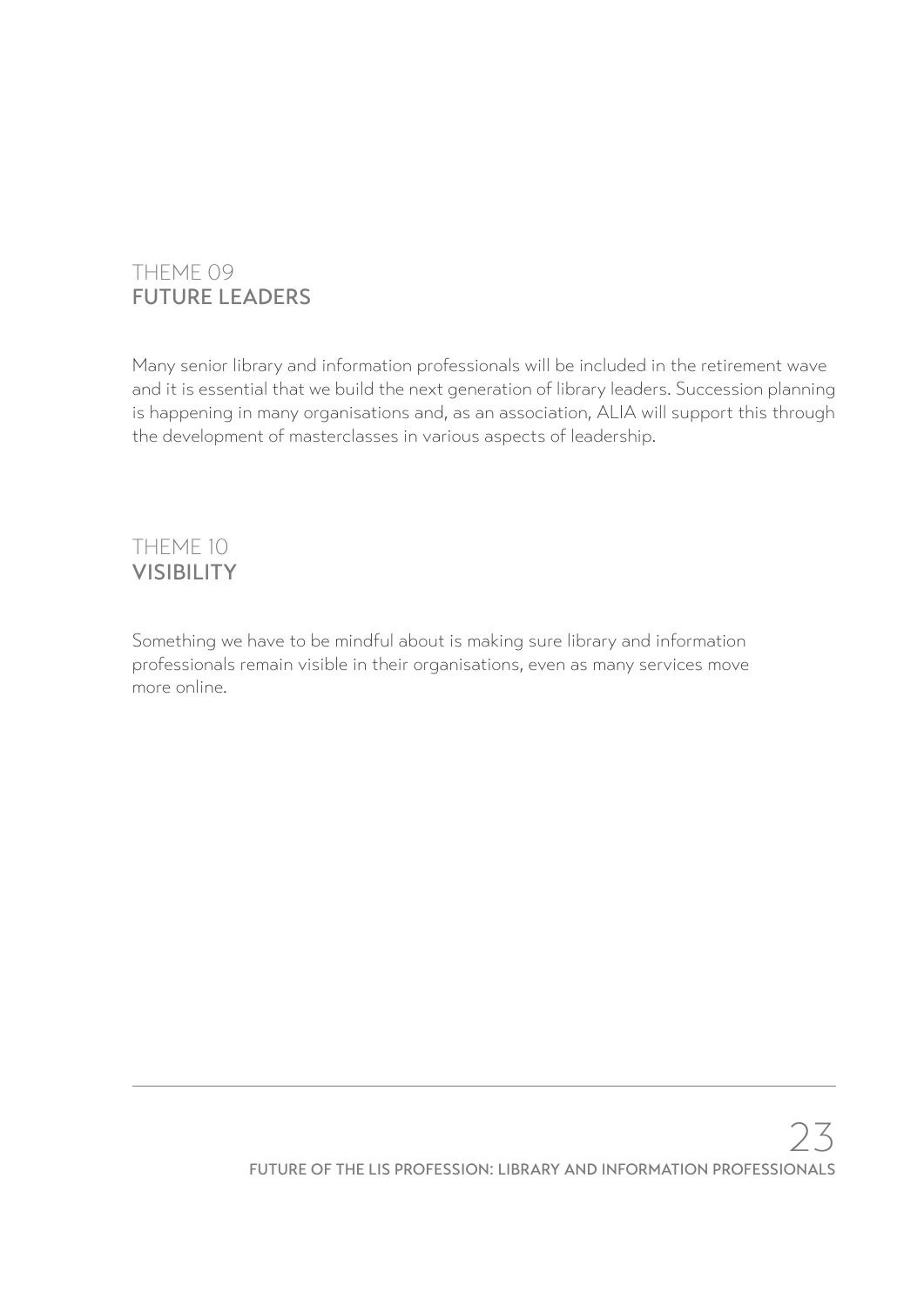# ACTIONS ARISING

In common with other professions, the library and information profession is in a state of flux. The fundamental skills remain necessary and desirable, but organisations don't always recognise this through appropriate status and pay. There is uncertainty among professionals about how we should position ourselves, and technology brings its own special challenges and opportunities. New career paths are opening up alongside existing ones and we need to ensure we have the people, the skills and the visibility to take full advantage of these.

#### *ALIA*

- We will map and monitor the LIS workforce to identify the ebb and flow of job openings to new entrants. This will help identify when we have sufficient people in the workforce and when we need to run active recruitment campaigns.
- ALIA Training will develop further courses to support LIS professionals seeking to improve their general business and leadership skills.
- We will work with educators to ensure that LIS courses continue to evolve their technology units.
- ALIA will introduce ongoing learning as an essential part of professional membership by 2020.